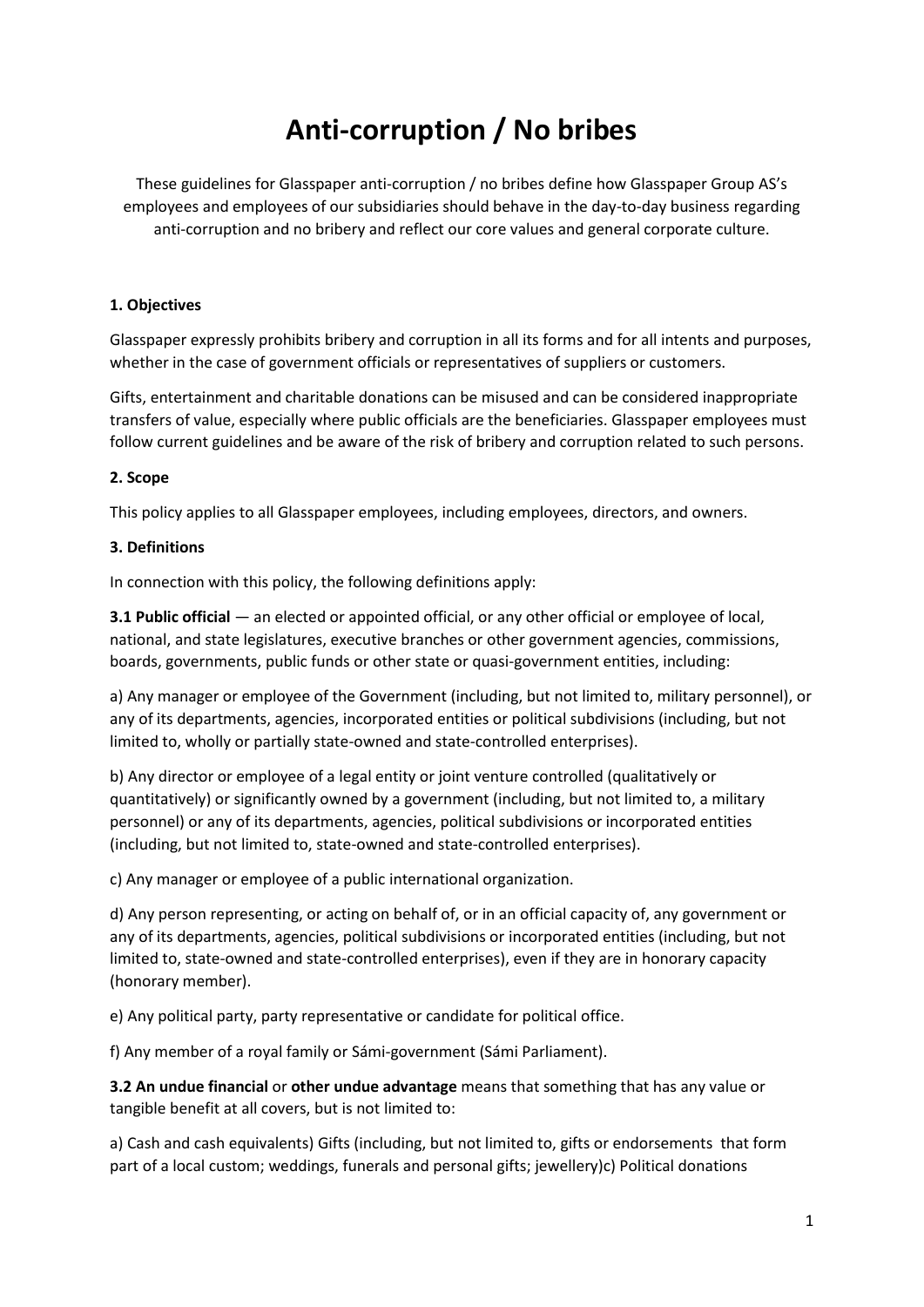d) Donations to charities or foundations on behalf of an official or his/her family e) Entertainment (including, but not limited to, s port events as defined herein, meals and tickets to venues and events, including events sponsored by third parties) f) Travel and travel related expenses

g) Accommodation and costs

h) Ownership rights or interests in joint ventures or other entities

i ) Inflated or exaggerated contract prices) Under market rent or rental

k) Loans

l) Offers of employment (whether long-term or temporary), consultancy fees, speaking fees or fees, scholarships or internships.

### **4. No bribes**

Corruption is the abuse of trusted power for private gain. In these guidelines corruption includes active (bribery) and passive (receiving bribery), national as well as international, public and private business practices involving:

– request, offer, promise, give or accept, directly or indirectly,

– an undue financial or other undue advantages or purposes,

to or from a public official, political party or private employee, third party or other person who distorts the performance of any duty or activity required by the recipient of the improper benefit.

It is important to note that it is irrelevant whether such an advantage has been requested, offered, promised, given or accepted to acquire and/or retain business or other inappropriate advantage in business operations.

# **5. Facilitation payments**

Facilitation payments (so-called speed payments) involving offers of a negligible amount or benefit to a public official to speed up or secure a "routine state act" are also prohibited.

Examples of such "routine state actions" are, but are not limited to, payments such as: - Allow entry/exit to/from a country, even when all documentation is in order; Expedite government checks, licenses or the issuance of permits

If a Glasspaper employee is contacted with a request for facilitation payment, he or she must:

– Reject the request and not pay, see this policy that prohibits facilitation payments;

– Question the reasons and legitimacy of the payment and ask if you want to receive a receipt; and inform his superior at the first opportunity.

# **6. Physical risk or safety situations**

6.1 The only exception to the prohibition against facilitation payments are situations where serious health or safety risks are in fact or imminent.

6.2 If an employee of Glasspaper is requested in such circumstances, facilitation payments can be made on an unprecedented basis, if it is necessary to ensure state services (e.g. police protection, medical evacuation) in response to a serious health or safety situation or; if the person reasonably feels that he or she is under serious duty or at imminent risk of serious harm to his or her personal